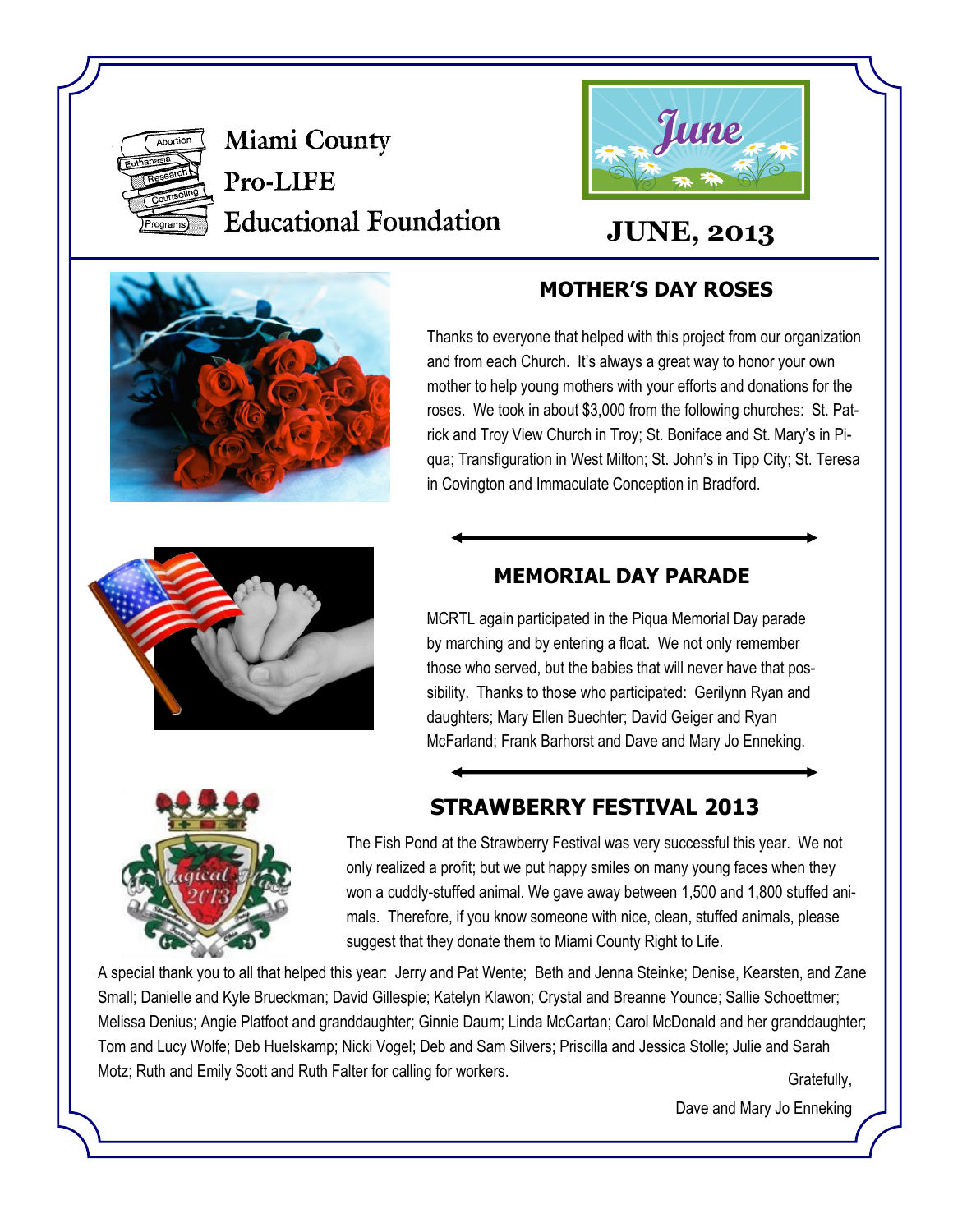Page 2 JUNE, 2013

## **UK TARGETS DISABLED FOR EUTHANASIA AS A COST-SAVING MEASURE INTERNATIONAL NEWS**

"In a chilling story by Rebekah Maxwell, people with disabilities in the UK are being targeted to be euthanized based on what she claims is the almighty dollar.

From Do No Harm: Doctors Killing Disabled People?: 'But a much more practical motivation also exists, and it goes kaching. In a land of nationalized health care, every workers pays into the system, so everybody can access the system. But some people are too weak, too old, too disabled to work. Yet they still need medical treatment, draining the system of resources without contributing to the pot.'

No longer does the UK have to be concerned with passing laws to allow physicians to kill those who 'want to die'. Things have now deteriorated to the point that physicians in the health care system are deciding on their own to kill the medically vulnerable.

According to a government-commissioned study, hospitals in the UK are quite literally killing off disabled citizensbecause the healthcare workers believe those patients aren't worth treating.'

Sadly there is a very dangerous and growing bias towards the disabled in the U.S. From this bias, many think that being disabled is worse than life itself. When our culture is being indoctrinated by an aggressive death mentality, believing that killing our weakest human beings is an act of compassion, you can see the grave concern.

Ms. Maxwell sarcastically concludes: 'And just because eugenics have inspired horrific genocides of millions at the hands of Adolf Hitler and Margaret Sanger, doesn't mean the idea is bad. They just got carried away. We should give it another chance; after all, we're enlightened now. Maybe practice makes perfect."

*Taken from LifeNews.com, by Bobby Schindler, 6-2-2013*



#### Sydney, Australia

"A premature newborn in Australia, born along with his twin sister at just 27 weeks gestation and weighing in at only two pounds, was pronounced dead by his physician after medical staff tried for twenty minutes to revive him. Jamie Ogg, now a little over three years old, is alive today only because of the undying love and affection of his mother.

According to the U.K.'s Daily Mail, when Jamie was pronounced dead, the doctor handed him to his mother, Kate, so that she could say goodbye to her son. Kate took Jamie into her arms and tearfully caressed her tiny son.

She and her husband spoke to him, telling him what his name was and that he had a sister. She told him the things that she had wanted to do with him throughout his life. Kate held Jamie on her chest, skin to skin, and occasionally he would gasp—a reflex the doctor said was normal after death.

But Kate held onto Jamie for two hours, cradling and talking to him, and slowly she witnessed him beginning to show signs of life. Jamie began gasping for air more frequently, and then Kate gave him a little breast milk on her finger. The baby took the milk, and then he opened his eyes. Her stupefied doctor stood next to the bed, astonished and in disbelief. It was a miracle, and it has been wholly attributed to the faithfulness of a loving mother, who, although there was no reason to believe that her son would come back to life, still showed him all of the love she had within her."

*Taken from lifenews.com by Lauren Enriquez, May 30, 2013*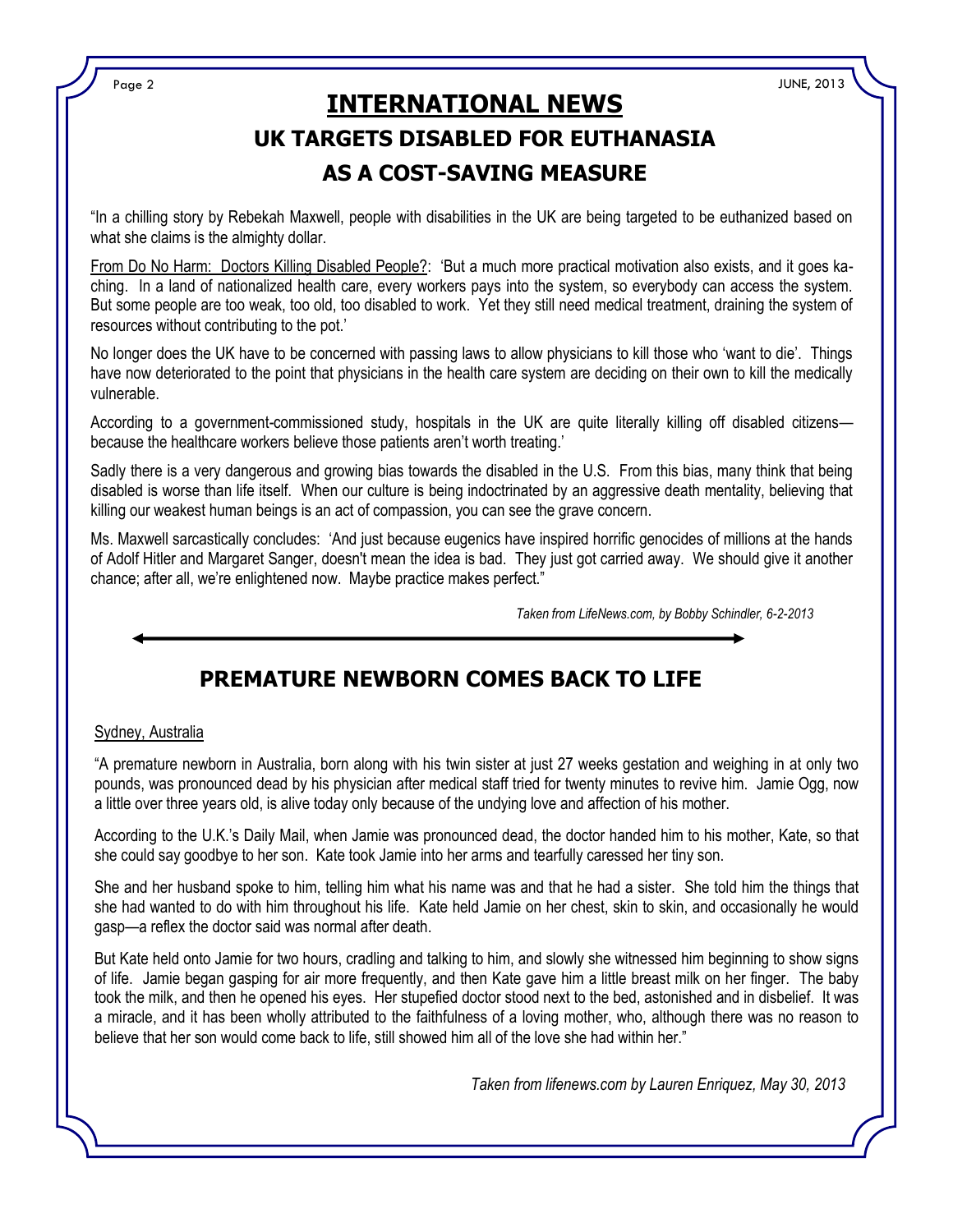### **OHIO SENATE PASSES STRONG PRO-LIFE BUDGET**

"On Thursday, June 6, the pro-life Ohio Senate voted in favor of one of the strongest pro-life budgets in Ohio history. Led by pro-life Senators Tom Patton, Peggy Lehner, Shannon Jones, Joe Uecker and Randy Gardner, the Senate approved a budget containing the following Ohio Right to Life initiatives:

- Reprioritization of Family Planning Funds Away from Planned Parenthood
- Establishment of New Funding for Pregnancy Centers
- Ban on Public Hospitals from Entering into Transfer Agreements with Abortion Clinics
- Strengthening of Abortion Clinic Regulations

'Elections have consequences, and this budget will save lives—both mother and her child,' said President of Ohio Right to Life, Mike Gonidakis. 'The Senate is proving its commitment to Ohio women and children by boldly ensuring that health and safety is a top priority; and that poor women are moved to the front of the line to receive family planning health care,' said Gonidakis.

The Reprioritization of Family Planning Funds will ensure that the first to receive these funds are the 180 Community Health Center Clinics throughout the state and that abortion provider, Planned Parenthood, is last to receive them. The Ohio Parenting and Pregnancy Support Act funds crisis pregnancy centers, reimbursing the centers on a fee-for-service basis for non-medical services. The Strengthening of Abortion clinic Regulations will ensure that abortion clinics are being held accountable for standards of cleanliness.

The Ban on Public Hospitals from Entering Into Transfer Agreements With Abortion Clinics protects the conscience rights of pro-life taxpayers, ensuring that their dollars are not supporting the existence of abortion clinics through the consent of their public hospitals. 'Planned Parenthood is hiding the facts from Ohio's women regarding the dangers posed to them at abortion clinics,' said Gonidakis. 'Just in the last 60 days, multiple abortion clinics have been cited for numerous health and safety violations by the Ohio Health Department. If abortion is really about women's health, why are pro-choice groups lying to women and opposing initiatives that ensure clinics are operating safely and legally.'

The final budget will make its way to pro-life Governor John Kasich's desk for signing by June 30. Please join us in thanking the pro-life State Senators for all of their compassionate work on our behalf."

*Taken from ohiolife.org/press-releases/6-6-2013*

*Would you like to receive the newsletter electronically? Just send an email to:*

*carolahemmerle@aol.com. Please include: your email address, name, address, city, state and zip code.* 

*You can also view the newsletter by going to miamicountyrighttolife.org. Newsletters are archived and you can view not only the present newsletter but past ones as well!*